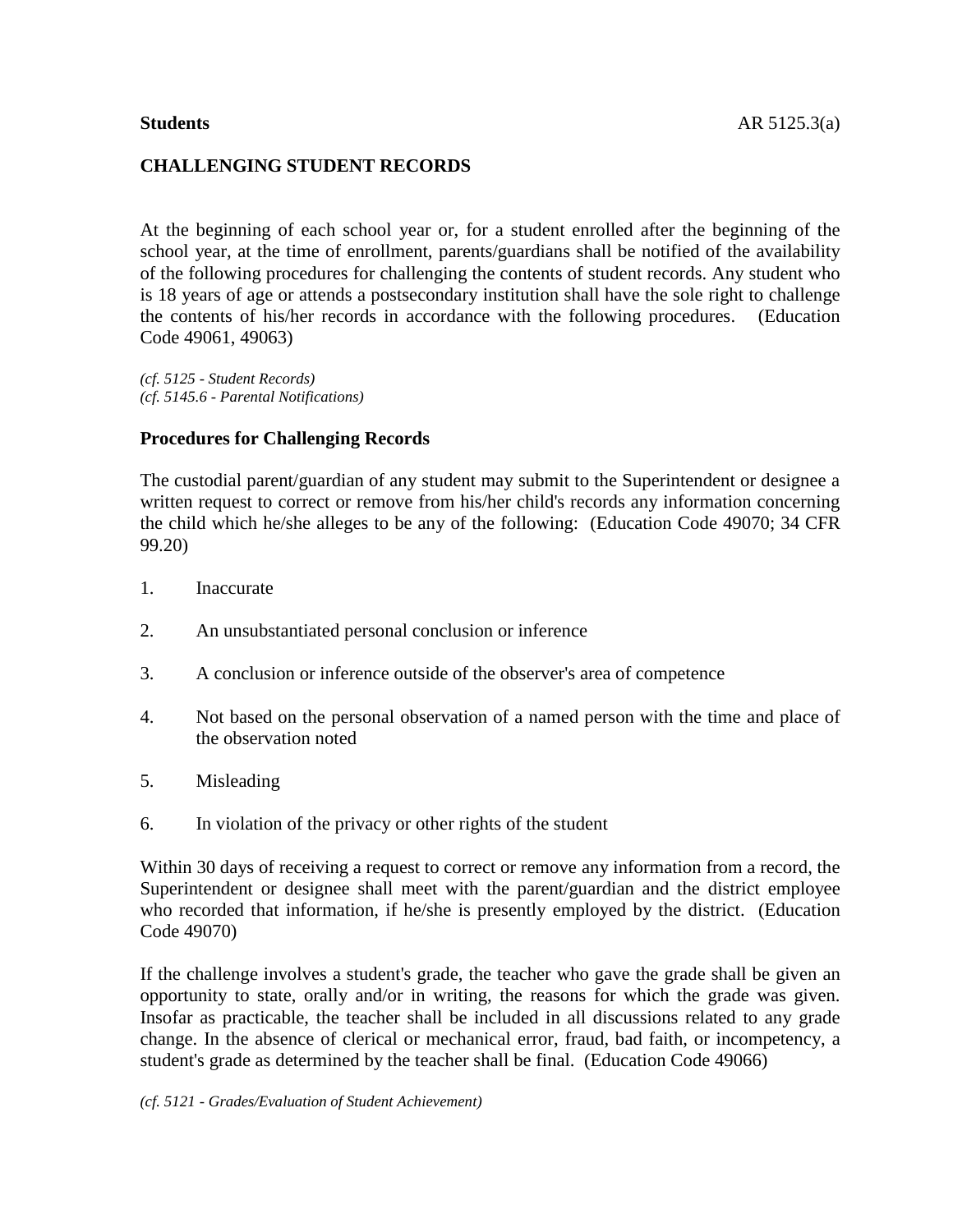# **CHALLENGING STUDENT RECORDS** (continued)

### **Resolution of Challenge/Appeals**

After considering all relevant information, the Superintendent or designee shall sustain or deny the parent/guardian's allegations. (Education Code 49070)

If the parent/guardian's allegations are sustained, the Superintendent or designee shall order the correction or removal and destruction of the information. (Education Code 49070)

If the Superintendent or designee denies the allegations, the parent/guardian may, within 30 days, appeal the decision in writing to the Governing Board. Within 30 days of receiving the written appeal, the Board shall meet in closed session with the parent/guardian and the district employee who recorded the information, if he/she is presently employed by the district. The Board shall then decide whether to sustain or deny the allegations. The decision of the Board shall be final. (Education Code 49070)

*(cf. 9321 - Closed Session Purposes and Agendas) (cf. 9321.1 - Closed Session Actions and Reports)*

If the Board sustains any or all of the allegations, the Superintendent or designee shall immediately order the correction or removal and destruction of the pertinent information from the student's records and shall inform the parent/guardian in writing that the information has been corrected or destroyed. (Education Code 49070)

If the parent/guardian does not file an appeal, or if the appeal is denied by the Board, the parent/guardian shall be informed of his/her right to submit a written objection to the information. Any statement submitted by the parent/guardian shall be maintained with the contested part of the record for as long as the record is maintained and shall be disclosed whenever the related part of the record is disclosed. (Education Code 49070; 34 CFR 99.21)

# **Hearing Panel**

The Superintendent or designee and/or the Board may appoint a hearing panel to assist in making determinations regarding a challenge to student records or an appeal, as applicable, provided that the parent/guardian gives written consent to releasing relevant student record information to the panel members. Such a hearing panel shall consist of the following persons: (Education Code 49071)

- 1. A chairperson who is a principal of a public school other than the school at which the record is on file
- 2. A certificated employee appointed by the district's certificated union association or, if no such council exists, by a parent/guardian